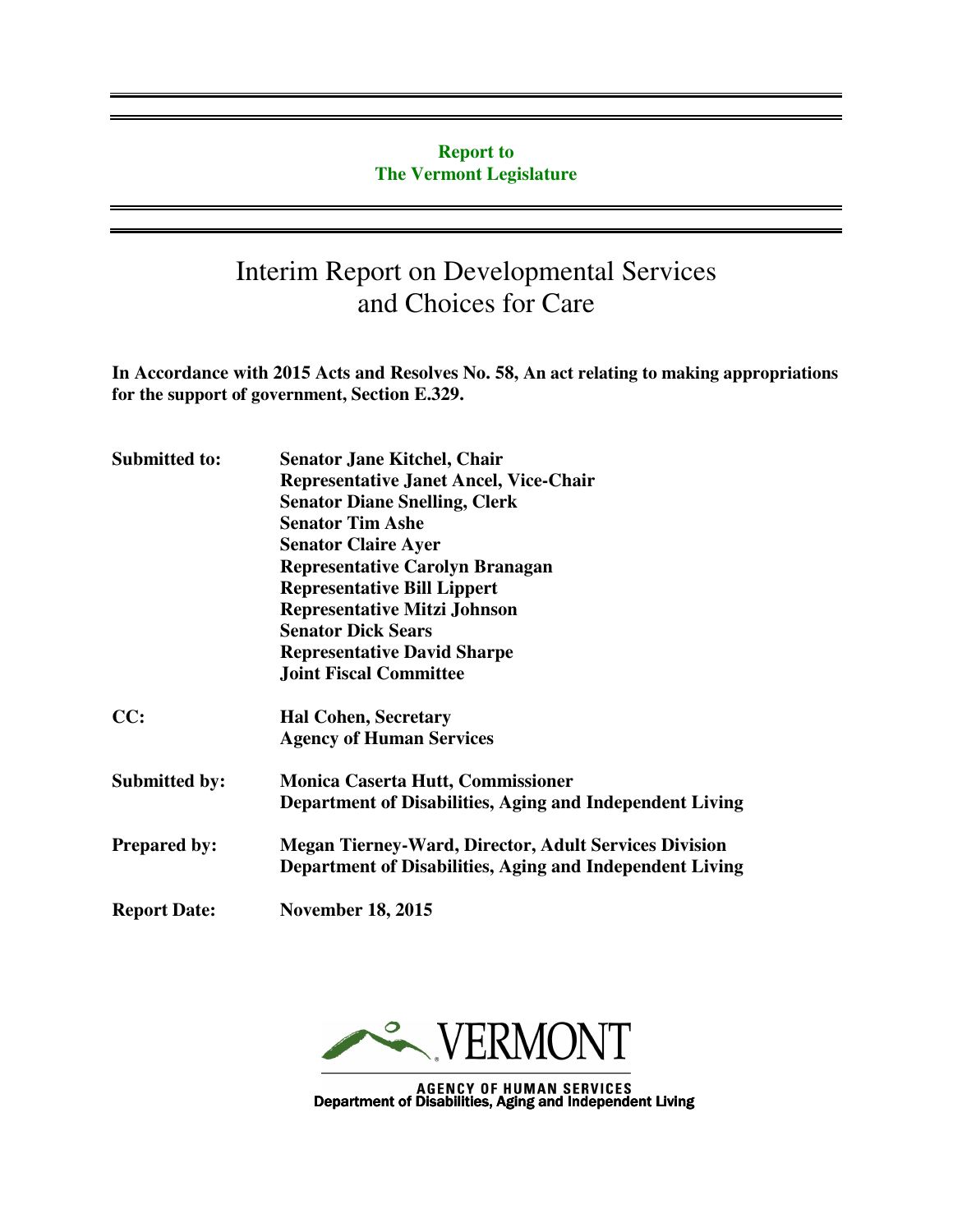# **Table of Contents page**  A. Choices for Care Adult Day Services……………………………………………………….2 B. Developmental Disabilities Services……….………………………………………………..4

This report is submitted to the Joint Fiscal Committee in accordance with Act 58 of 2015:

"Sec. E.329 INTERIM REPORT ON DEVELOPMENTAL DISABILITIES SERVICES AND CHOICES FOR CARE

(a) The Commissioner of Disabilities, Aging, and Independent Living shall provide interim reports to the Joint Fiscal Committee in September 2015 and November 2015 on:

(1) The Choices for Care program and shall specifically address the likelihood of Adult Day programs needing to curtail services to existing clients or to cap enrollment of new clients. (2) The Development Disabilities Services program on the status of caseload and utilization trends to date in the program.

(b) Reports from the Vermont Association of Adult Day Services and the Vermont Council of Developmental Disabilities and Mental Health Services with input from their service recipients shall be accepted by the Joint Fiscal Committee concurrent with the reports received under subsection (a) of this section."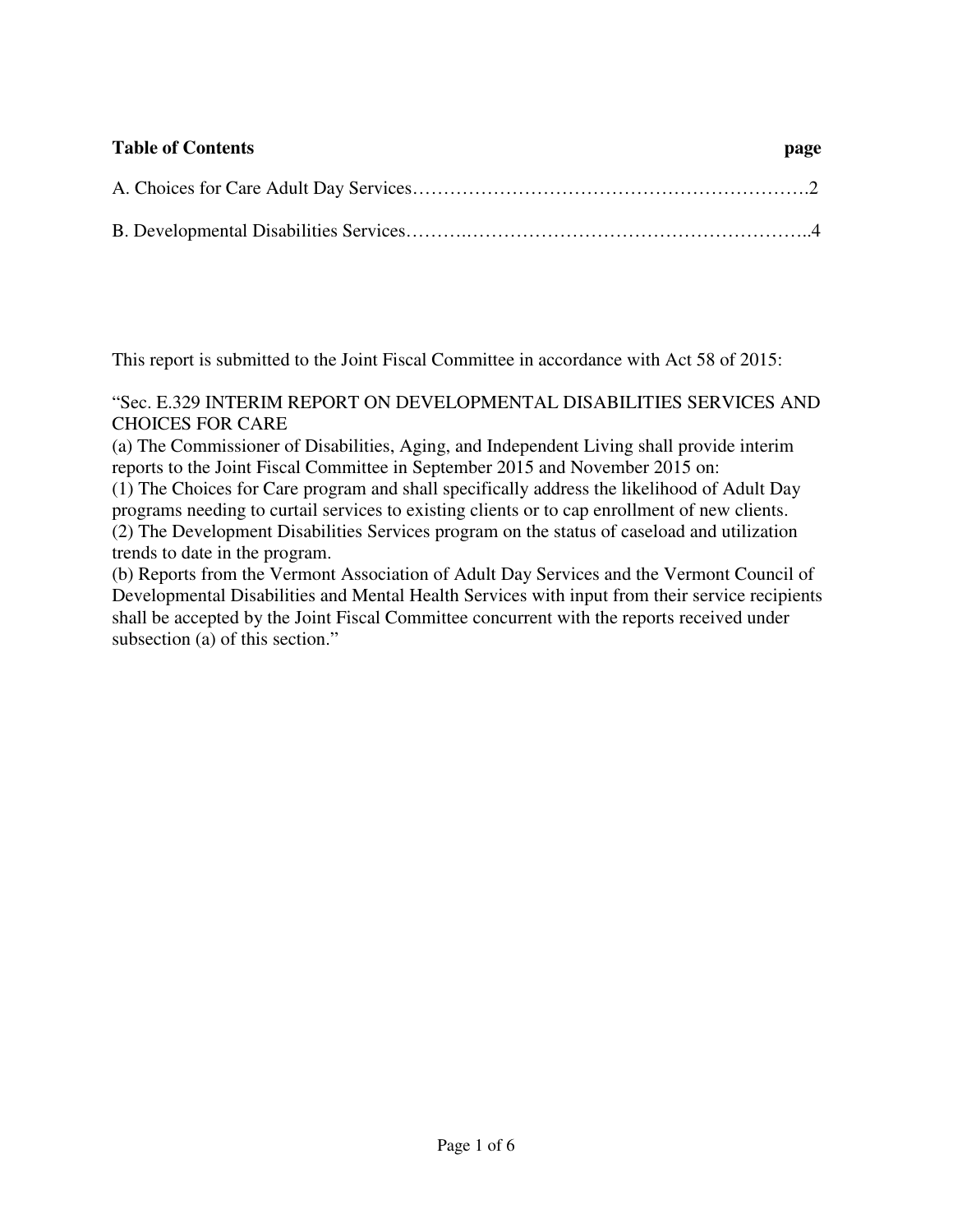#### **A. Choices for Care Adult Day Services**

Choices for Care Moderate Needs Group services were expanded in SFY14-SFY15 with \$3.0 million Choices for Care reinvestments. The expansion was intended to address regional wait lists for anyone who applied before 1/1/14 and to create a flexible funds option for people who wanted to hire their own homemaker staff or purchase a limited amount of other services to meet their needs in flexible ways, such as transportation to Adult Day.

This expansion created a 25% growth in Moderate Needs services statewide and an overall 17% increase in Adult Day Moderate Needs spending. However, the reinvestments funds were not continued into SFY16 budget, which created a funding problem for some agencies that had significantly increased their Moderate Needs enrollments during SFY14 and SFY15.

Based on claims submitted by Adult Day providers between January 1, 2015 and June 30, 2015, DAIL staff estimate that Adult Day providers will spend about \$256,000 more than the SFY16 Moderate Needs allocations. DAIL met with provider stakeholders to verify claims data and partner on the effort. Following previous legislative language, DAIL reallocated \$250,100 of the SFY15 CFC carry forward funds and revised the SFY16 allocations caps to off-set estimated Moderate Needs losses for six Adult Day providers. HP Enterprises was notified in October to modify allocations caps effective 7/1/15. The reallocation will prevent current participants from being disenrolled or a reduction in services.

With the new Moderate Needs allocations of SFY15 carry forward funds, the availability of funding for High/Highest Needs Group services and Day Health Rehabilitation Services, DAIL does not anticipate the likelihood of Adult Day programs needing to curtail services to existing clients or to cap enrollment of new clients. Though the total number of people waiting for Moderate Needs adult day services increased from nine in June 2015 to 21 in August 2015, it was a symptom of the initial reduced SFY16 allocation and will be alleviated with the revised increased allocations.

Due to the inclusive eligibility criteria for the Moderate Needs Group, the large number of Vermonters who are estimated to meet these criteria, and limited Moderate Needs Group funding, DAIL expects waiting lists to continue to exist for other Moderate Needs Group services.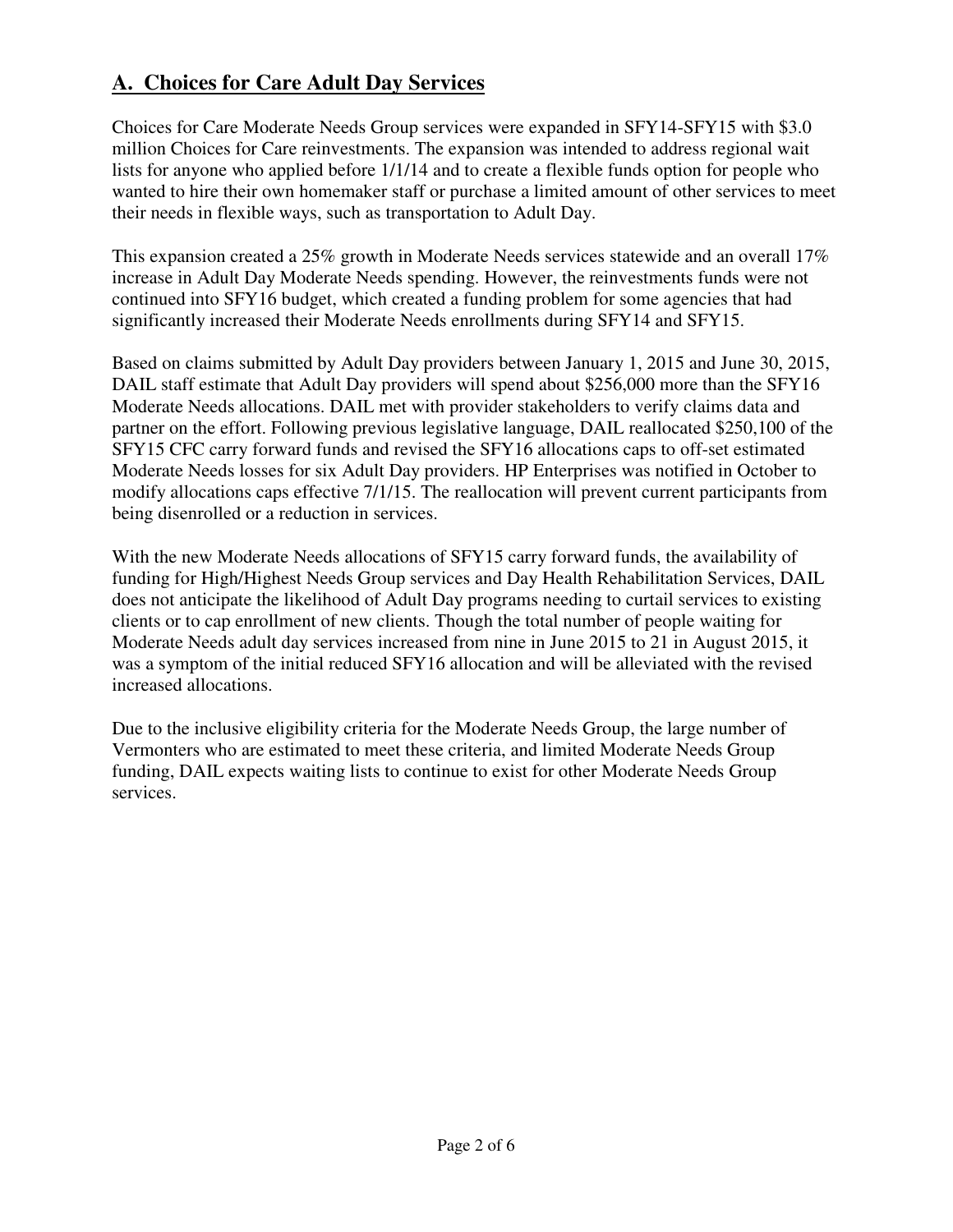|                                            | <b>Initial Mod</b> | Projected    | <b>Additional Carry</b> | Revised      |
|--------------------------------------------|--------------------|--------------|-------------------------|--------------|
|                                            | <b>Needs Caps</b>  | Spending     | Forward Funds Based     | Caps         |
| Provider                                   | <b>SFY16</b>       | <b>SFY16</b> | on Projected Claims     | <b>SFY16</b> |
| Bennington Project Independence            | \$141,659          | \$157,511    | \$15,852                | \$157,511    |
| <b>Brattleboro Area Adult Day Services</b> | \$134,072          | \$110,234    | \$0                     | \$134,072    |
| <b>CarePartners</b>                        | \$129,694          | \$200,015    | \$70,321                | \$200,015    |
| Elderly Services, Inc.                     | \$272,700          | \$348,245    | \$75,545                | \$348,245    |
| <b>Gifford Medical Center and Barre</b>    | \$190,300          | \$165,398    | \$0                     | \$190,300    |
| Project Independence                       |                    |              |                         |              |
| Green Mountain Adult Day Services          | \$10,607           | \$0          | \$0                     | \$10,607     |
| <b>Meeting Place</b>                       | \$48,264           | \$54,134     | \$5,869                 | \$54,134     |
| Out & About (Lamoille)                     | \$155,523          | \$127,905    | \$0                     | \$155,523    |
| Oxbow Senior Independence Program,         | \$25,360           | \$36,521     | \$11,161                | \$36,521     |
| Riverside Life Enrichment Center           | \$121,863          | \$71,895     | \$0                     | \$121,863    |
| Rutland Community Programs, Inc.           | \$39,059           | \$33,849     | \$0                     | \$39,059     |
| Springfield Hospital                       | \$172,800          | \$141,957    | \$0                     | \$172,800    |
| VNA of Chittenden and Grand Isle           | \$243,086          | \$320,436    | \$77,350                | \$320,436    |
| <b>Total</b>                               | \$1,684,987        | \$1,768,100  | \$256,100               | \$1,941,087  |

### **Figure 1: Adult Day Moderate Needs Group Funding SFY16**

#### **Figure 2: Statewide Adult Day Utilization**

|                                          | <b>SFY2013</b> | <b>SFY2014</b> | <b>SFY2015</b> | <b>Difference</b>     |
|------------------------------------------|----------------|----------------|----------------|-----------------------|
|                                          | 7/1/12-6/30/13 | 7/1/13-6/30/14 | 7/1/14-6/30/15 | <b>SFY14&gt;SFY15</b> |
| <b>Adult Day CFC Moderate Needs:</b>     |                |                |                |                       |
| Total payments                           | \$1,551,983    | \$1,483,702    | \$1,730,829    | 17%                   |
| Total units of service                   | 415,179        | 389,375        | 450,252        | 16%                   |
| Average people served per month          | 130            | 130            | 143            | 10%                   |
| Average hours per person/per month       | 67             | 62             | 66             | 5%                    |
| <b>Adult Day CFC High/Highest Needs:</b> |                |                |                |                       |
| Total payments                           | \$3,066,392    | \$3,308,580    | \$2,867,314    | $-13%$                |
| Total units of service                   | 824,665        | 869,505        | 744,995        | $-14%$                |
| Average people served per month          | 211            | 231            | 206            | $-11%$                |
| Average hours per person/per month       | 81             | 78             | 75             | $-4%$                 |
| <b>Medicaid Day Health (DHRS):</b>       |                |                |                |                       |
| Total payments                           | \$1,917,438    | \$1,961,868    | \$2,136,624    | $9\%$                 |
| Total units of service                   | 517,122        | 517,507        | 559,439        | $8\%$                 |
| Average people served per month          | 141            | 143            | 153            | 7%                    |
| Average hours per person/per month       | 77             | 76             | 76             | $1\%$                 |
| <b>TOTAL:</b>                            |                |                |                |                       |
| Total payments                           | \$6,535,813    | \$6,754,150    | \$6,734,767    | $0\%$                 |
| Total units of service                   | 1,756,966      | 1,776,387      | 1,754,686      | $-1\%$                |
| Average people served per month          | 482            | 504            | 502            | $0\%$                 |
| Average hours per person/per month       | 76             | 73             | 73             | $-1\%$                |

*Source: Medicaid paid claims by dates of service, August 2015; Units are 15 minutes*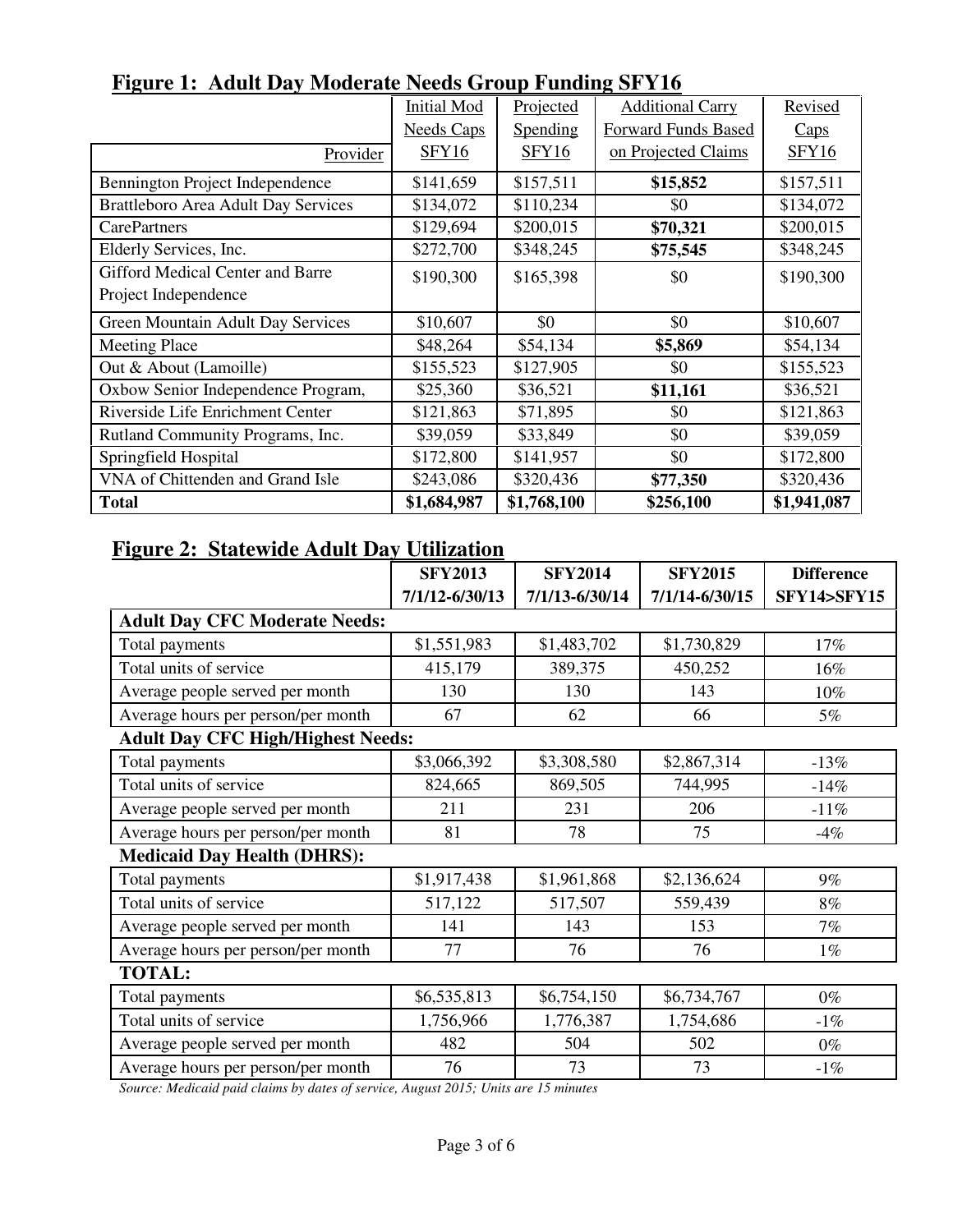*NOTE: Though the 1st quarter of SFY16 claims are still incomplete, it appears there was a reduction in claims submitted for July. This was expected due to the initial reduction in funding for SFY16 and is now expected to increase over time as providers utilize their new increased allocations.* 

| <b>Provider</b>                                | $Jun-13$     | $J$ un-14         | $June -15$                  | Aug- $15$ |
|------------------------------------------------|--------------|-------------------|-----------------------------|-----------|
| Barre Project Independence                     | 31           |                   | 0                           |           |
| Bennington Project Independence                | $\mathbf{0}$ | $\mathbf{0}$      | $\mathcal{D}_{\mathcal{A}}$ | 8         |
| CarePartners Adult Day Center                  | $\theta$     | 0                 | $\Omega$                    | 3         |
| Elderly Services, Inc.                         | 8            | $\Omega$          | 7                           | 10        |
| Gifford Medical Center Adult Day Center        | 4            | $\theta$          | $\Omega$                    | $\theta$  |
| Green Mountain Adult Day Svc of Orleans County | $\Omega$     | $\Omega$          | $\Omega$                    | $\Omega$  |
| <b>Interage Adult Day Services</b>             | 0            | $\Omega$          | 0                           | 0         |
| Out & About/Riverside                          | 0            | $\mathbf{\Omega}$ | $\Omega$                    | $\Omega$  |
| Oxbow Senior Independence Program              | 3            | $\theta$          | 0                           | $\Omega$  |
| Riverside Life Enrichment Center               | $\Omega$     | $\Omega$          | $\Omega$                    | $\Omega$  |
| Springfield Area Adult Day Services            | 0            | $\theta$          | 0                           | $\Omega$  |
| The Gathering Place                            | $\Omega$     | $\Omega$          | $\Omega$                    | $\Omega$  |
| The Meeting Place                              | 0            | $\mathbf{\Omega}$ | $\Omega$                    | 0         |
| VNA Chittenden/Grand Isle Adult Day            | 0            | $\mathbf{\Omega}$ | $\Omega$                    | $\Omega$  |
| <b>TOTAL Adult Day Wait List</b>               | 46           | 0                 | 9                           | 21        |

**Figure 3: Moderate Needs Group Waiting Lists by Adult Day Provider**

#### **B. Developmental Disabilities Services**

The Developmental Disabilities Services caseload utilization report is a budget-to-actual report indicating how much DDS caseload funding has been approved and allocated monthly to the DDS providers via the two funding committees, Equity and Public Safety. The approved funding is measured against the monthly plan (budgeted amount) each month and forecasts the DDS caseload balance at year end. The utilization report is a tool used by DAIL staff to monitor the utilization of DDS caseload. This tool is comprised of two sections:

- 1) The top section tracks the actual monthly caseload spending compared to our spending plan. Regular DDS caseload and public safety caseload are tracked separately. The total funds available for each category are as follows:
	- a) Regular Caseload: \$11,660,169 (\$6,577,767 of newly appropriated caseload for FY16, \$4,098,165 of estimated returned caseload already in the base appropriation, and \$984,237 of unutilized DS caseload leftover from FY15).
	- b) Public Safety: \$3,040,953 (\$2,485,857 of newly appropriated caseload for FY16 and \$555,096 of estimated returned caseload already in the base appropriation).
- 2) The bottom section tracks the caseload ('returned' caseload funds already in the base appropriation) or "revenue" that becomes available due to DDS services being terminated for various reasons like death, moving out of state, etc. When DAIL calculates an estimated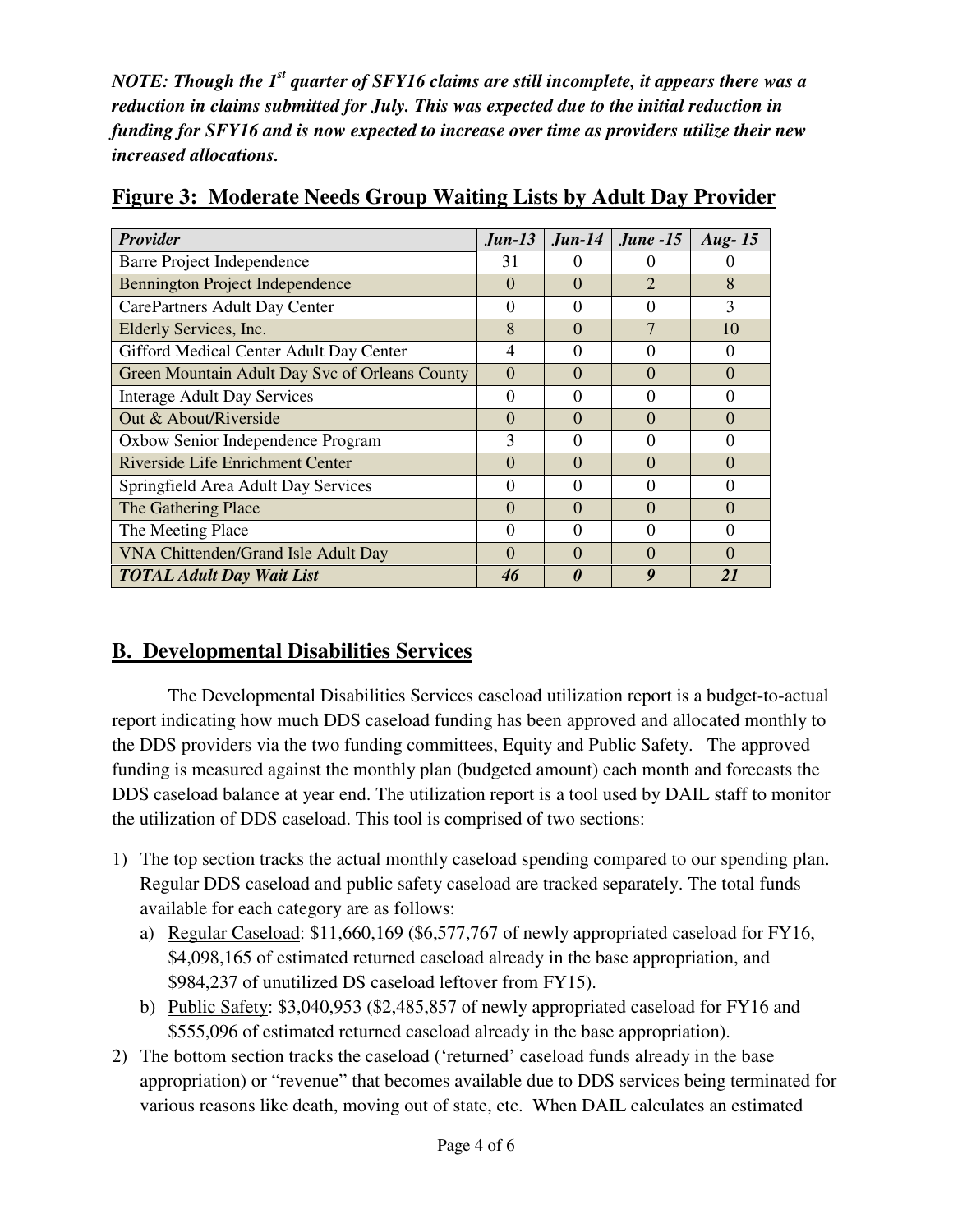DDS caseload pressure for the Governor's Recommend, we must first estimate how much caseload can be covered by the base appropriation. This "revenue" estimate used in building the caseload spending plan is tracked because fluctuations from the estimated amounts will negatively or positively affect the overall DDS caseload utilization forecast.

Through four months of state fiscal year 2016, the following DDS caseload utilization report reads as follows:

- a) APPROVALS: DAIL has approved funding at \$544,434 below the planned amount through October. DAIL has already approved several high cost budgets in addition to this and has several more requests for November that will likely result in using up much of this underspending.
- b) REVENUES: DAIL has available for re-allocation \$1,563,091. This is \$12,400 more than the planned amount through four months, which is essentially on target.
- c) SUMMARY: Based upon the accounting through October, if the total spending AND total revenue equal the monthly plan amounts for the remainder of SFY16, DAIL will have under-allocated the available annualized funding by \$556,438. As noted above, several high cost requests in November are likely to result in utilizing this underspending.

Conclusion: Based upon spending so far this FY, it is likely that DDS Caseload spending will be close to planned spending.